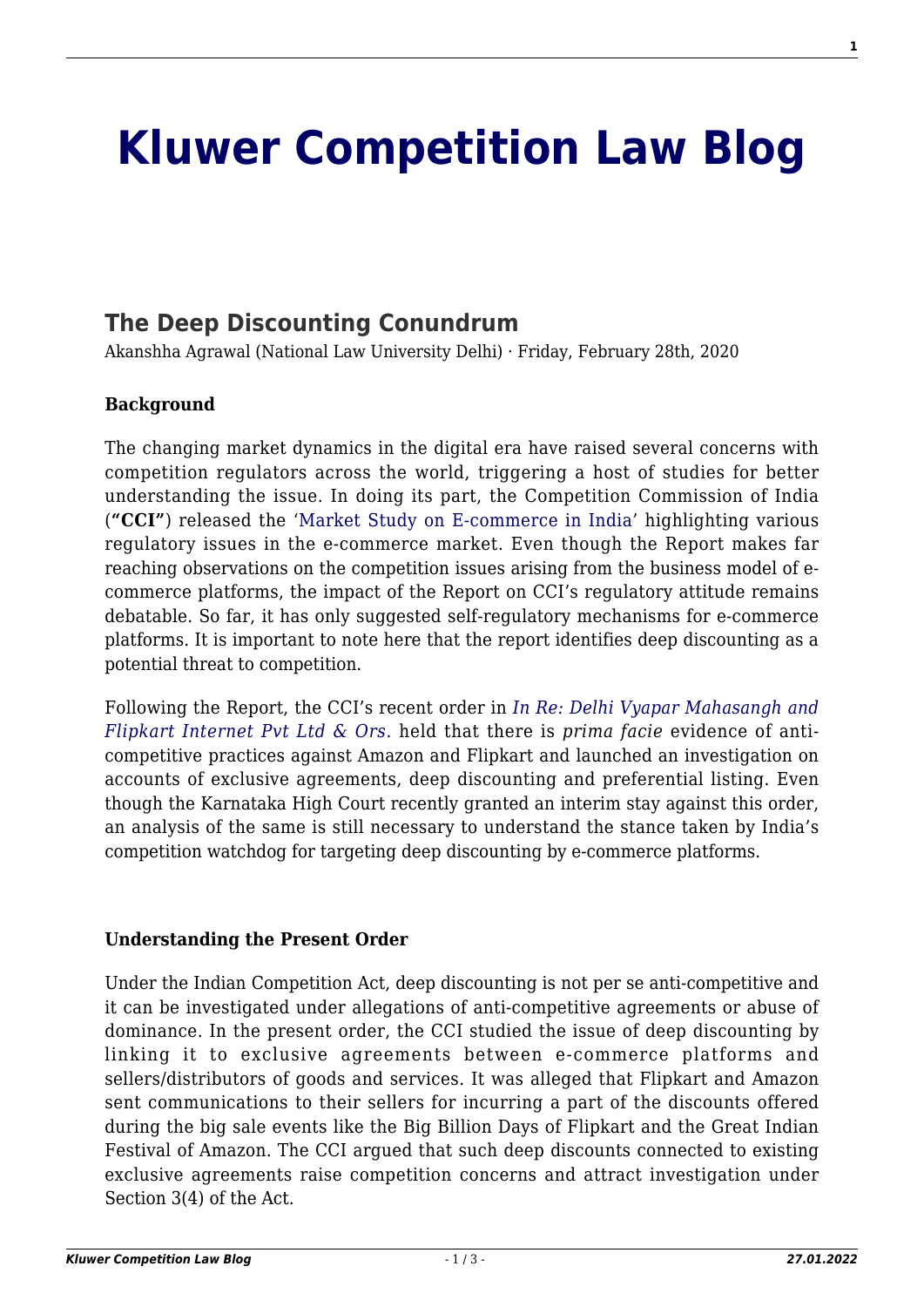Notably, a contrary stance was taken in *[In Re: Mohit Manglani and M/s Flipkart India](https://www.cci.gov.in/sites/default/files/802014.pdf)* where the CCI held that exclusive agreements between e-commerce platforms and sellers/distributors of goods and services do not cause appreciable adverse effect on competition. Here, the CCI had also highlighted the benefits accruing from ecommerce platforms. The present order does not offer any points of distinction with *Mohit Manglani* and fails to analyse the same. If the previous reasoning is upheld by the Karnataka High Court, the CCI will not have the locus to investigate deep discounting under Section 3(4) of the Act.

#### **An alternate solution?**

In the present order, the CCI held that the Indian Competition Act does not recognise collective dominance and dismissed allegations under Section 4 of the Act. However, the question whether an investigation can also be launched for abuse of dominance, individually against Amazon and Flipkart, merits attention. In this regard, it is relevant to note that the Supreme Court of India [ordered](https://main.sci.gov.in/supremecourt/2017/2103/2103_2017_5_2_16524_Judgement_03-Sep-2019.pdf) an investigation against Uber for abuse of dominance under Section 4 of the Act. Here, the Court took into account the prices offered by Uber and the apparent loss of  $\bar{\tau}$  204 incurred for every ride. The Court did not go into consideration of market share for determining dominance. Rather, it argued that Uber, by virtue of its position of strength, is able to operate at a loss and affect competitors in its favour and thus launched an investigation for predatory pricing which was originally dismissed by the CCI.

A similar line of reasoning can be used against Amazon and Flipkart. Both the platforms are arguably at a position of strength whereby they are able to affect competitors in their favour. As the Supreme Court's order shifted the attention to the practices adopted by the parties, the defence of lack of dominant market share will no longer suffice for evading investigation under Section 4 of the Act. Even though the CCI's order did not go into the question of individual dominance, it is important to note that this is merely a *prima facie* order and the final order might discuss the issue. It has previously been [clarified](https://indiankanoon.org/doc/864375/) that CCI's order triggering investigation does not restrict the Director General's investigation to those allegations. Therefore, if the order of investigation is later upheld, the Director General has the power to investigate abuse of dominance by Amazon and Flipkart.

### **The Road Ahead**

Interestingly, the present order comes nearly a year after CCI's [dismissal](https://www.cci.gov.in/sites/default/files/20-of-2018.pdf) of investigation against Flipkart for anti-competitive practices where it highlighted that the nascent stage of the e-commerce market necessitates any intervention to be carefully tested. The CCI in the present order does not provide any analysis of the same or offer a reason for the change in regulatory stance. This contrary stance is liable to create further doubts on the issue. The final order will set a precedent substantially determine the business models of e-commerce platforms.